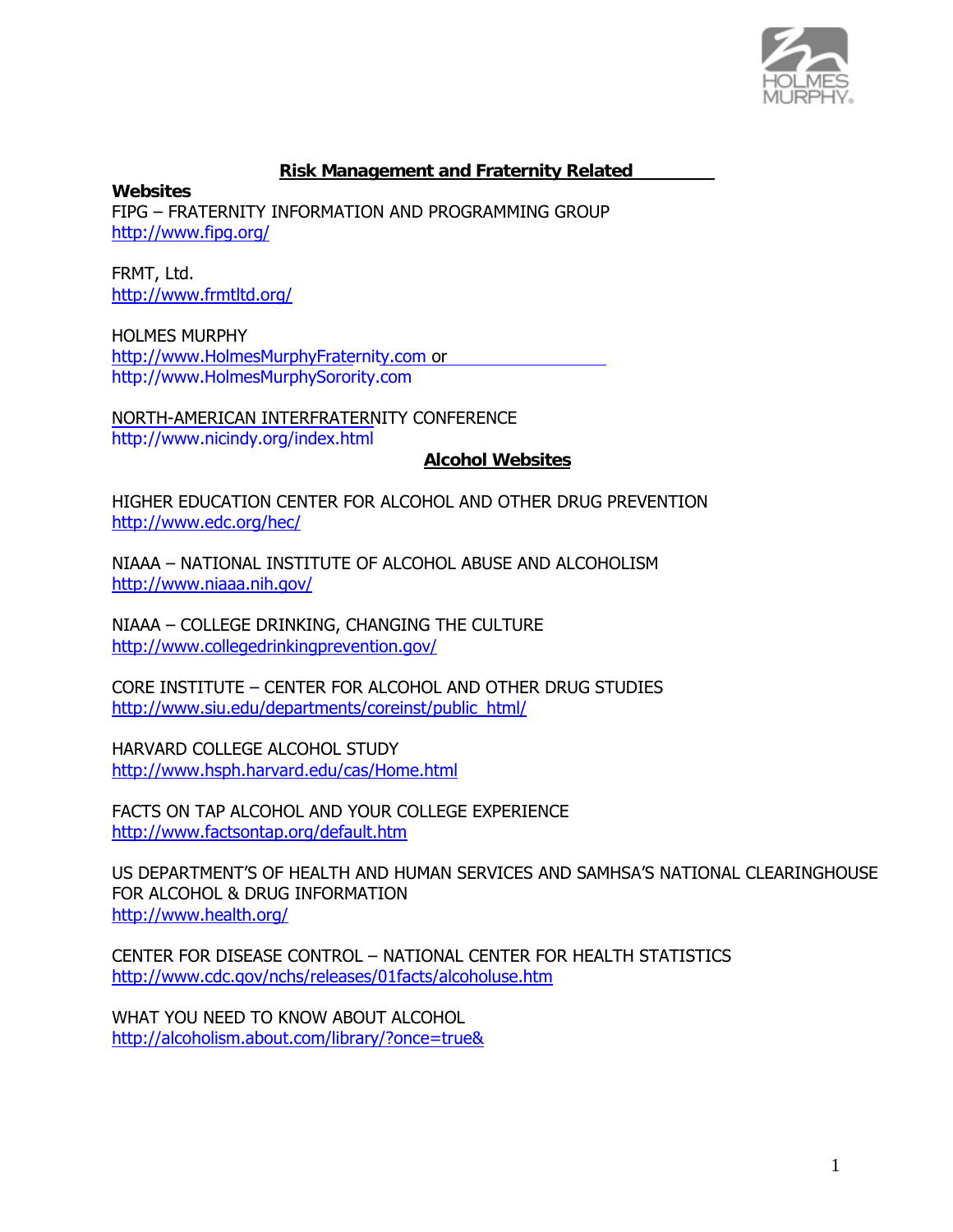# **Alcohol Assistance Resources**

## **1-800-662-HELP (toll-free) or** http://findtreatment.samhsa.gov

Providing your geographical location over the phone or online will give you treatment options in your area. This helpline and website are maintained by The Substance Abuse & Mental Health Services Administration, a U.S. Dept. of Health & Human Services agency.

## **1-800-ALCOHOL**

 The Alcohol Treatment Referral Hotline provides 24-hour help and referrals for people with concerns about alcohol or drug use.

# **To Find Self-Help and Support Groups**

#### **212-870-3400 or** www.alcoholics-anonymous.org

Alcoholics Anonymous (AA) is for people who want to stop drinking.

## **1-800-344-2666 or** www.al-anon.alateen.org

Al-Anon can help you if you have a friend or relative with a drinking problem.

## **310-534-1815 or** www.adultchildren.org

 Adult Children of Alcoholics can help you if you have a parent with a drinking problem.

## 1-**800-252-6465 or** www.advcare.org

 Referrals to local self-help groups and professional treatment centers and has information on financial assistance.

# **To Find Information**

#### **1-800-487-4890 or** www.health.org

 The National Clearinghouse for Alcohol and Drug Information provides various information and resources.

## **1-800-438-6233 or** www.madd.org

 Mothers Against Drunk Driving (MADD) works to prevent drunk driving and underage drinking.